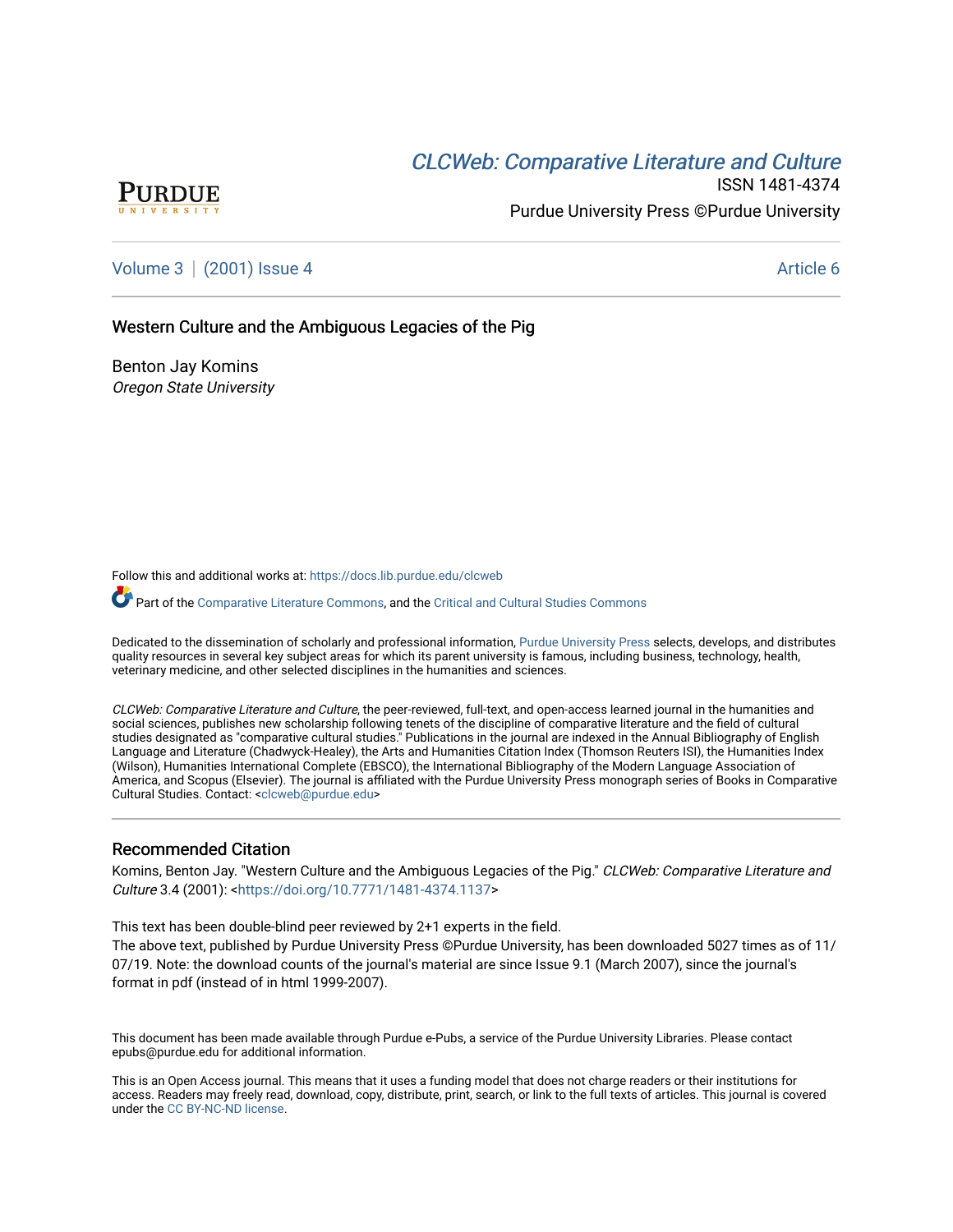$\overline{\text{PURDUE}}$  UNIVERSITY PRESS <http://www.thepress.purdue.edu>

# CLCWeb: Comparative Literature and Culture

ISSN 1481-4374 <http://docs.lib.purdue.edu/clcweb> Purdue University Press ©Purdue University

CLCWeb: Comparative Literature and Culture, the peer-reviewed, full-text, and open-access learned journal in the humanities and social sciences, publishes new scholarship following tenets of the discipline of comparative literature and the field of cultural studies designated as "comparative cultural studies." In addition to the publication of articles, the journal publishes review articles of scholarly books and publishes research material in its Library Series. Publications in the journal are indexed in the Annual Bibliography of English Language and Literature (Chadwyck-Healey), the Arts and Humanities Citation Index (Thomson Reuters ISI), the Humanities Index (Wilson), Humanities International Complete (EBSCO), the International Bibliography of the Modern Langua-ge Association of America, and Scopus (Elsevier). The journal is affiliated with the Purdue University Press monog-raph series of Books in Comparative Cultural Studies. Contact: <clcweb@purdue.edu>

#### Volume 3 Issue 4 (December 2001) Article 6 Benton Jay Komins, "Western Culture and the Ambiguous Legacies of the Pig"

<http://docs.lib.purdue.edu/clcweb/vol3/iss4/6>

Contents of CLCWeb: Comparative Literature and Culture 3.4 (2001) <http://docs.lib.purdue.edu/clcweb/vol3/iss4/>

Abstract: In his paper, "Western Culture and the Ambiguous Legacies of the Pig," Benton Jay Komins provides a cultural lineage of the pig by the example and reading of Piggies by the Beatles. Komins observes that Piggies enacts the possibilities of the ubiquitous pig in Western culture by juxtaposing swinish antics with interpretations of limitation and heartbreak thereby forcing listeners to blur the distinctions between struggle, unrequited love, and boorishness. Komins continues his discussion by locating this juxtaposition within the Western pantheon of real, metaphorical, and imaginary animals, where the pig is noted to have obsessively endured. Komins argues that through the depictions and representations of the pig, we are able to gain particular insight into Judeo-Christian ambiguities, fixations, and inconsistencies. Komins's observations about the pig in Western culture serve to define and to delineate a boundary between the civilized and the uncivilized, the refined and the unrefined. This real or imagined border is further mapped out in the paper via a consideration of Orwell's Animal Farm, Carter's Nights at the Circus, and Henson's Miss Piggy.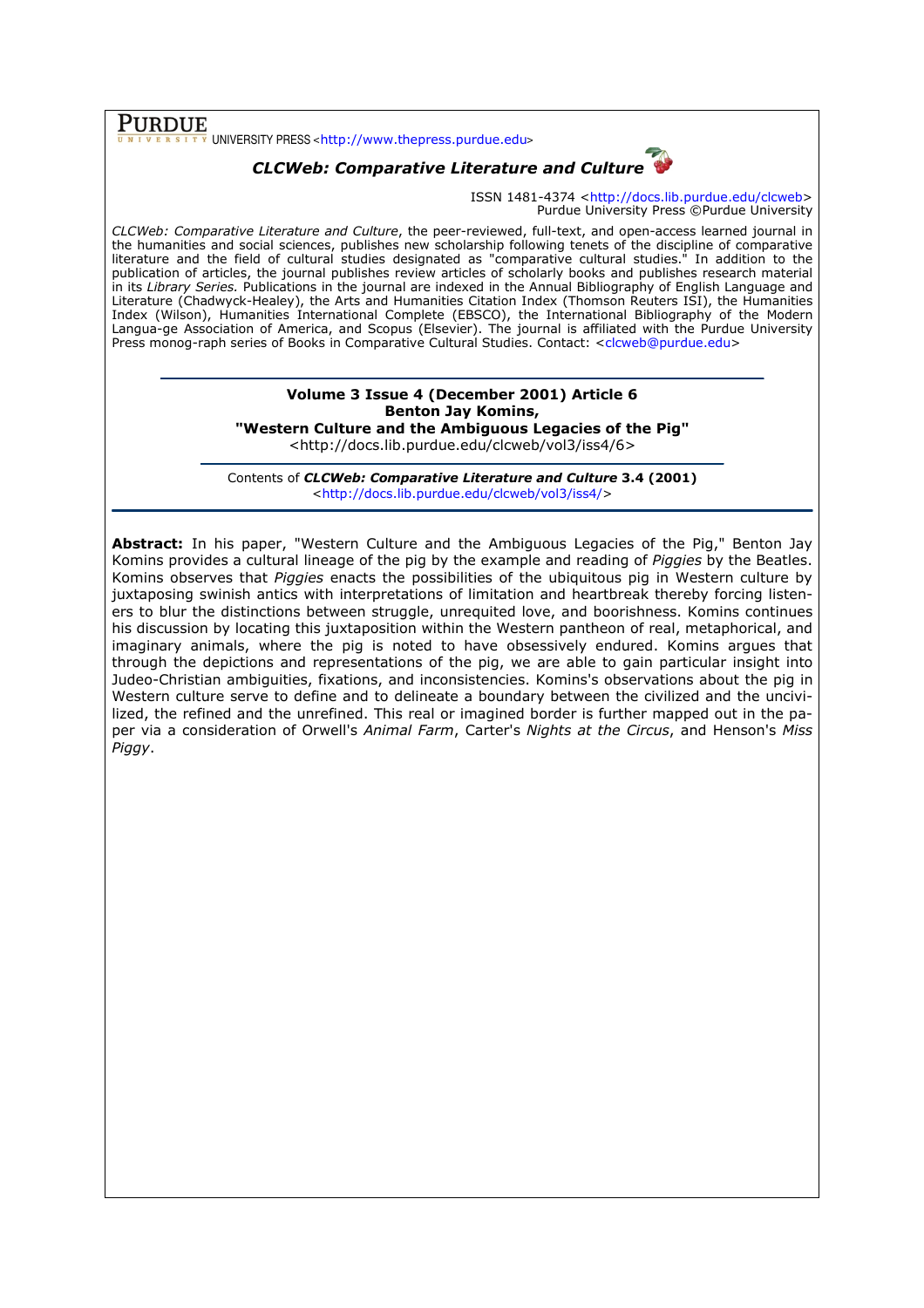## Benton Jay KOMINS

## Western Culture and the Ambiguous Legacies of the Pig

In the Beatles's White Album (1968), George Harrison's rigidly structured song "Piggies" lies nestled between the songs "Blackbird" and "Rocky Raccoon"; the song's namesake piggies' playfulness and gourmandism is surrounded by Lennon's sad blackbird who struggles for the freedom of flight ("Take these broken wings and learn to fly...") and McCartney's tragic young man who falls in a shoot-out over his girlfriend ("And Rocky collapsed in the corner..."): "Have you seen the little piggies / Crawling in the dirt / And for all the little piggies / Life is getting worse / Always having dirt to play around in. // Have you seen the bigger piggies / In their starched white shirts / You will find the bigger piggies / Stirring up the dirt / Always have clean shirts to play around in. // In their styes with all their backing / They don't care what goes on around / In their eyes there's something lacking / What they needs a damn good whacking. // Everywhere there's lots of piggies / Living piggy lives / You can see them out for dinner / With their piggy wives / Clutching forks and knives to eat their bacon."

Piggies ingeniously juxtaposes swinish antics -- starched and fattened excesses -- with interpretations of limitation and heartbreak. Beyond its musical frame, the form of the song follows a balanced pattern: Harrison's carefully enunciated lines elegantly counterpoise the chords of a harpsichord -- like a perverted baroque basso-continuo. At its conclusion, the song's gluttonous theme finds a musical reflection in a grotesque symphony of porcine squeals and snorts. Piggies forces its listeners to blur the distinctions between struggle, unrequited love and boorishness; the Beatles recognize well the possibilities of the ubiquitous pig. Certainly, in the Western pantheon of real, metaphorical, and imaginary animals, the pig symbolically endures as an ambiguous, "portmanteau term which covers a complex of feeling and attitude" (Leach 54; of course, pigs are not the only animals that act as "portmanteau terms": Gillespie and Mechling's 1987 volume American Wildlife in Symbol and Story captures the figurative meanings and interpretive importance of animals in US culture, especially the ways that particular beasts, like the armadillo and the bear, elicit emotional responses and imaginative possibilities).

What does it mean when a song about pigs introduces a paper on culture and aesthetics? What is at stake in this initial musical gesture: mockery?, laughter?, an attempt to understand the lyrics of rock music? Through its structure and position, Piggies addresses candidly the qualities which I discuss in this essay, namely the dense and at times contradictory meanings which we attach to images of the pig, from the velvety innocence of piglets -- adorable Piglet in A.A. Milne's stories, extraordinary Wilbur in E.B. White's novel Charlotte's Web, gifted Babe in his own blockbuster films, and a fictional stye filled with other lovable porkers -- to uncomfortable images of gluttony, greed, and squalor (the use of pig as a deriding and abusive epithet). According to anthropologist Edmund Leach in his Anthropological Aspects of Language: Animal Categories and Verbal Abuse (1964), "Some animals seem to carry an unfair load of abuse. Admittedly, the pig is a general scavenger but so, by nature, is the dog. ... I suspect that we feel a rather special guilt about our pigs. ... Pigs, like dogs, were fed from the leftovers of their human masters' kitchens. To kill and eat such a commensal associate is sacrilege indeed" (50-51). I contend that the pig's recent appearances in literature and popular culture quite comfortably link psychological tensions, or taboos and sacrilege, to the fragmentation and fetishization that characterize many contemporary works. "The question of ancestry in culture is quite spurious," notes cultural critic Greil Marcus in Lipstick Traces: A Secret History of the Twentieth Century (1989): new "actors scavenge the past for ancestors, because ancestry is legitimacy and novelty is doubt -- but in all times forgotten actors emerge from the past not as ancestors but as familiars" (21). From medieval bestiaries and animal trials to the Beatles' suggestive lyrics, the scavenging, "commensal associate" pig remains familiar, as that which is all-too-human and that which remains a vilified other. "A pig is both an animal and a trope extraordinaire," writes Richard Horwitz in his Hog Ties: Pigs, Manure, and Morality in American Culture (1988): Its flesh marks special events and abstinences, and its image "stands for such extremes of human joy or fear, celebration, ridicule, and repulsion" (23). Indeed, through the pig's lasting interpretive qualities, we are granted insight into our Western, Judeo-Christian ambi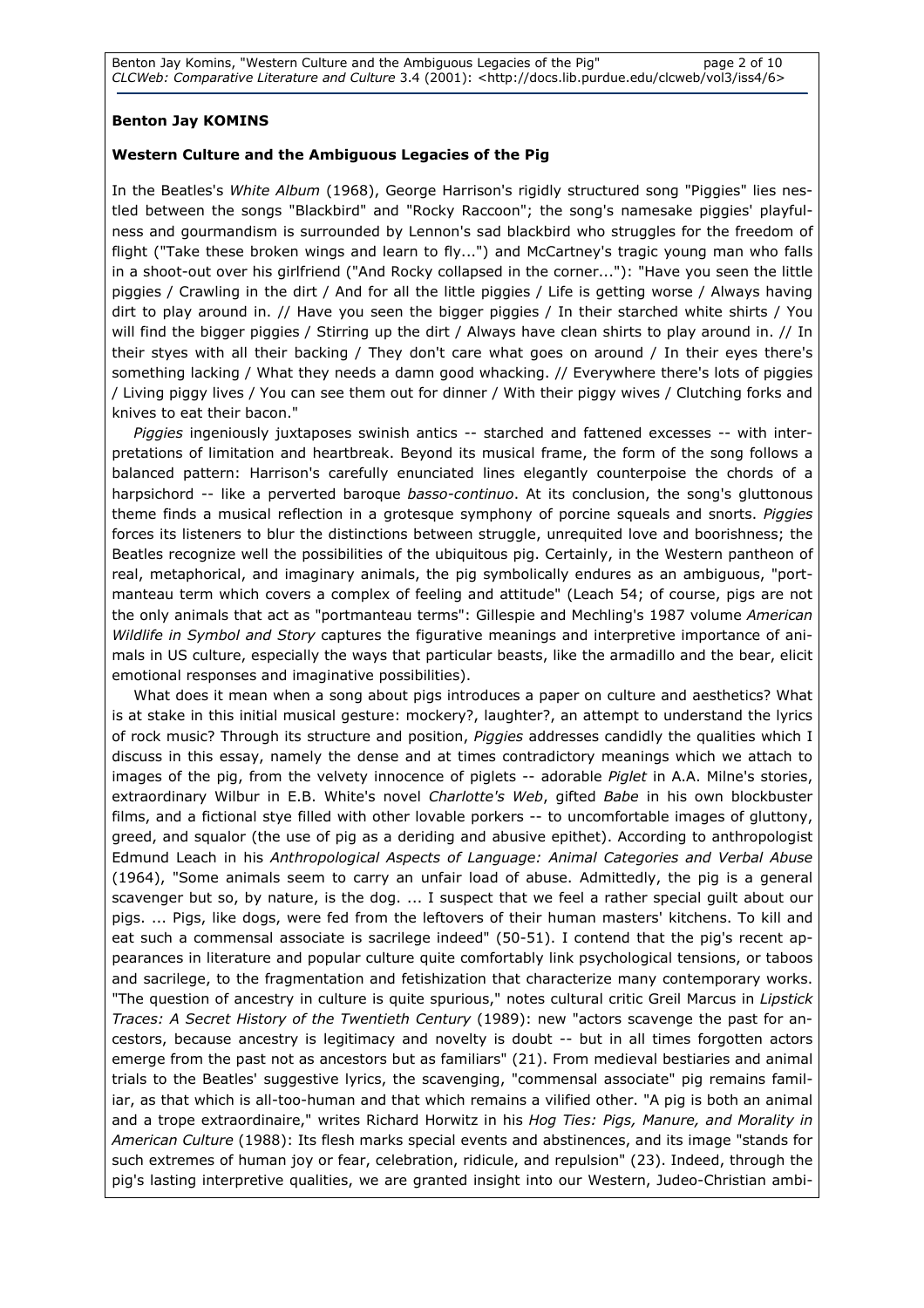guities and inconsistencies. As Robert Malcolmson and Stephanos Mastoris argue in their book The English Pig: A History (1998), "Pigs, it seems, served in part to define in consciousness a boundary between the civilised and the uncivilised, the refined and the unrefined. ... The pig highlighted what should be avoided; and thus any reference to it often clarified, implicitly, alternative conduct that was deemed proper and commendable" (2).

# Pigs and Carnival

Since antiquity, the pig has held a privileged place in European carnivals. From being the delectable meat at the center of the celebration (the carne that is consumed prodigiously) to an image that figures into dramas of greed and slovenliness, the pig has played literal and symbolic roles. As the following discussion will show, the symbolic roles of animals have been explored by cultural critics such as Mary Douglas, Keith Tester, Edmund Leach, and Peter Stallybrass and Allon White. For example, in their historical and cultural analysis of hierarchies in European society, The Politics and Poetics of Transgression (1986), Stallybrass and White analyze the ways in which the pig in particular circulates as a curiously emblematic image. According to the authors: "In the fair and the carnival, we would expect to find a quite different orientation toward the pig: in 'carne-levare' the pig was celebrated; the pleasures of food were represented in the sausage and the rites of inversion were emblematized in the pig's bladder of the fool. ... Even in the carnival the pig was the locus of conflicting meanings. If the pig was duly celebrated, it could also become the symbolic analogy of scapegoated groups and demonized 'Others'" (53).

 More than a piece of succulent meat or an inflated toy, the pig encapsulates ambiguity. In its appetite for feces and its essential act of wallowing, the pig embodies disgust. Yet, Stallybrass and White go to great lengths to show that this disgust has a verso of admiration: "The pig could also be praised as well as abused for its appetites" (45). Unlike the fully domesticated sheep or cow, the pig has enough intelligence to survive against a keeper's odds. In the universe of livestock, only the wily pig finds sustenance in the privy and a salve for its delicate skin in a fetid pool of mud. From the clever Asian bearded pig, sus barbatus, which trails monkeys to catch fallen fruit, scraps and offal to the rather adaptable African bush pig, potamochoerus porcus, which eats anything -- living, dead, or excreted -- that it can digest, the behavior of wild pigs, like that of their cultivated farm cousins, illustrates a peculiar connection between offensiveness and admirability (Whitfield 128). Further confounding this ambiguous model, unlike other domesticated animals that offer fleece, milk, or eggs, the pig "[lives] to die ... [is] only useful to eat and, proverbially, only [becomes] valuable when dead" (Stallybrass and White 47). Highlighting the strangeness of this situation, from a psychological standpoint, Edmund Leach notes: "We rear pigs for the sole purpose of killing and eating them, and this is a rather shameful thing, a shame which quickly attaches to the pig itself" (Leach 51). Of course, the shame that we attach to the pig is part of a larger debate on animal rights. In his 1996 essay "To Farm Without Harm and Choosing a Humane Diet: The Bioethics of Humane Sustainable Agriculture," Michael W. Fox defines the predicament of our relationship to animals in the following economic way: "No other society past or present raises and kills so many animals just for their meat. No other society past or present has adopted such intensive systems of animal production and nonrenewable resource-dependent farming practices. These have evolved to make meat a dietary staple, and to meet the public expectation and demand for a 'cheap' and plentiful supply of meat" (92). Adding a practical points to Fox's scathing critique, we also cannot lose sight of the many fine pairs of gloves and the prized American football that the pig also yields. Based on its peculiar habits and use as a commodity, this compelling beast comes to represent abhorrence, respect, pleasure, and guilt.

 In addition to intriguing behaviors and the shameful reality of the slaughterhouse, the pig invades systems of representation. As one good example, the animal's "open-mouthed squeal," according to Stallybrass and White, [becomes] "a powerful figure for the festive and sinister imaginary" (47). The pig's distinctive grunt comes to represent something outside ordinary experience. In the medieval mind of Europe, the animal became identified with those aspects of human sin that demanded the most severe retribution. In this respect, Keith Tester describes the astonishing medieval trial of a sinful pig in the French town of Falaise: "In 1386 a court tried a sow which had bitten and torn the face of a human child who subsequently died. ... The pig was found guilty of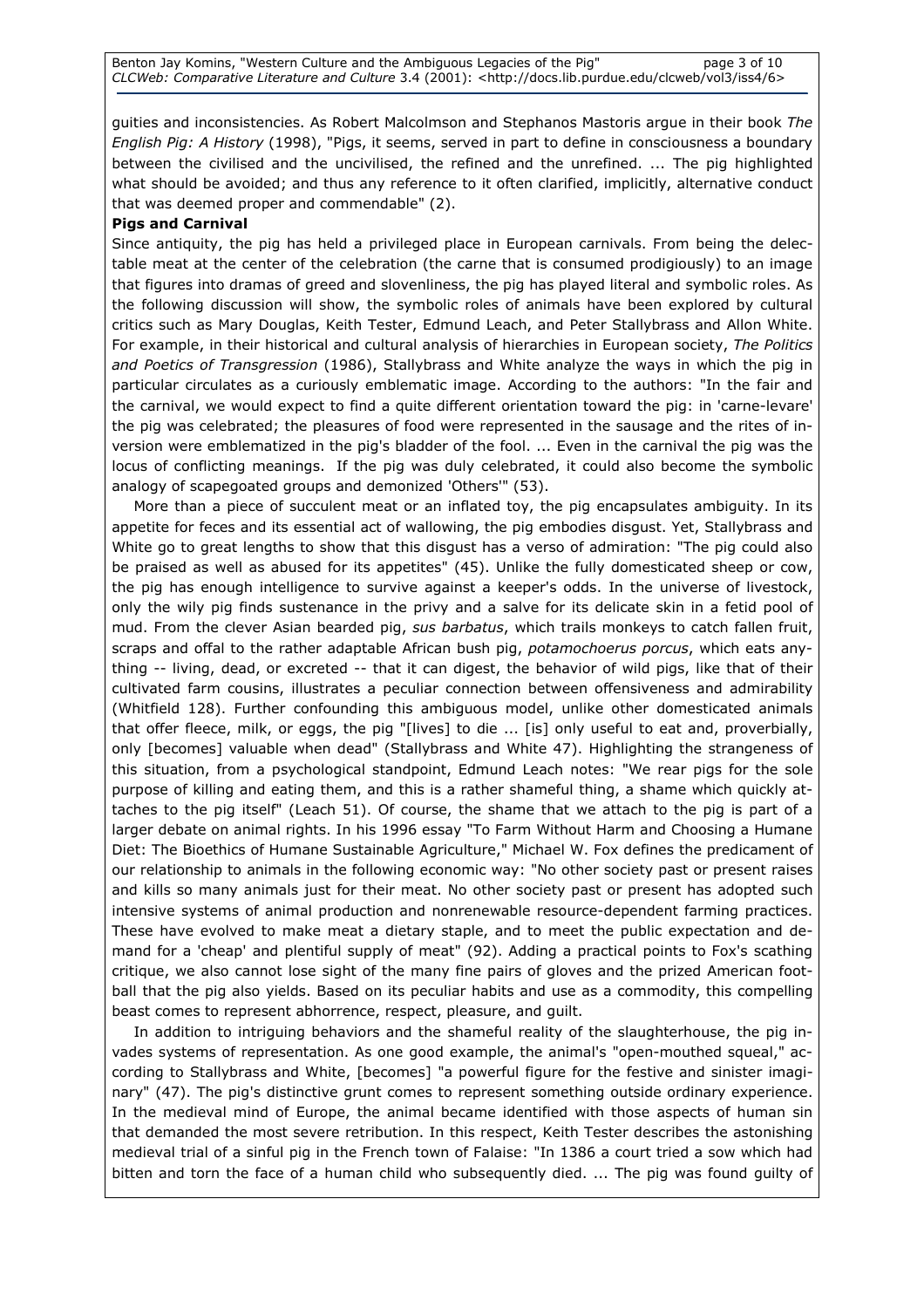the offence. After the trial ... the pig was dressed in human clothes and taken to the town square where it was publicly mangled and maimed in the head and the forelegs, before being hanged" (72). Underscoring the importance and didactic value of the event, Tester notes that the execution was immortalized in a church fresco. The trial, human accoutrements and religious coding of the Falaise sow certainly illustrate the sinister values ascribed to the medieval pig. While memories of the pig's notorious past haunt later representations, it became a hyperbolic sign of rudeness in bourgeois sensibility.

 At carnival time the pig's symbolic ambivalence reaches explosive potential when it collides with cliched images of marginalized groups. Stallybrass and White bind the animal's fate to events in certain historic Italian carnival celebrations: "Like the pigs in the Venice carnival, which were chased across Piazza San Marco and stoned, in Rome Jews were forced into a race at carnival time and stoned by the onlookers. This similarity between the fate of the Jews in Rome and the fate of pigs in Venice during carnival time points up a frequent association whereby the pig became a focus of what we call *displaced abjection*, the process whereby 'low' social groups turn their figurative and actual power, not against those in authority, but against those who are even 'lower'" (53). As inverse logic might explain the symbolic economy of the pig, so might it explain with whom the pig becomes identified.

Outside the rich psychological suggestion of *displaced abjection* whereby those at the base of the social pyramid vent their dissatisfaction on groups and beasts at proper Christian society's margins, the tortured animal's identification with Jews illustrates its naturalized irony. In this sense, the authors read the medieval carnival connection between pig and Jew as a convoluted elision between two antithetical terms: since Jews refused to eat the flesh of the filthy, clovenfooted animal, they assumed certain villainous aspects of its ambivalent role (53). The Jews who excluded themselves from the pig carne-levare ("lifting of meat") not only became a human embodiment of the animal's festive and sinister aspects, they also were a gloomy reminder of the real abstinence of the flesh which follows the carnival season, i.e., Lent. There is more than convoluted elision at work in the medieval linking of pig and Jew. In her 1996 book Natural Symbols Mary Douglas interprets the Jews' refusal of the pig as a consolidating symbolic event: "Pork avoidance ... gains significance as [a] symbol of allegiance simply by [its] lack of meaning for other cultures" (40). Jealousy and misunderstanding then may account for the Italian carnival elision between pigs and Jews. But I should note that the linking of pigs to Jews goes far beyond carnival games and dietary abstention. The insult of Saujude (Jewish sow) in German, for example, frequently resounded through Central Europe, from medieval jeers to the pages of the notorious Nazi tabloid Völkisher Beobachter. In the era of the Inquisition, the Spaniards used the word Marrano (pig) "to describe the 'New Christians' whom the courts endlessly accused of Jewish practices, the main victims of oppressions orchestrated by the Jesuits" (Halevi 137).

 This convoluted connection between Jew and pig is quite brilliantly captured by the artist Marc Chagall. His Study for Introduction to the Jewish Theater (1920) includes an intercalated panel at the bottom right corner, where an artist's signature normally appears. In this canvas that depicts scenes of a Yiddish drama, the embedded panel shows a peasant urinating on the head of a beast that resembles a pig. In effect, Chagall is commenting here on the strange relationship between his people and this singular beast -- how it haunts the imagination of both the Christian and Jewish world. Within an overly determined Jewish scene, a gentile peasant is defiling a pig. Indeed, the shame coded into the pig -- guilty recognition that we are cultivating a creature only to destroy it -- may well relate to the carnival connection, or transposition, of Jews and pigs. Historically and ideologically, this medieval transposition between pig and Jew, following the argument of Keith Tester, may be conceived of as a Christian response to the Jewish rejection of "Jesus's [divine] position as half-god, half-human ... an abomination of Mosaic classification" (38). Indeed, the abhorrent figure of the pig holds a significant place in the medieval narrative of Christian and Jewish relations and thus the pig represents in many ways an icon of Western culture.

 As a carnival figure or emblem, the pig reaches beyond the interpretive domain of ambiguous habits, allegorical gestures, and elided modes of persecution. "Even in carnival" Stallybrass and White note, "the pig could be a symbolic instrument, and even the victim of demonization. Howev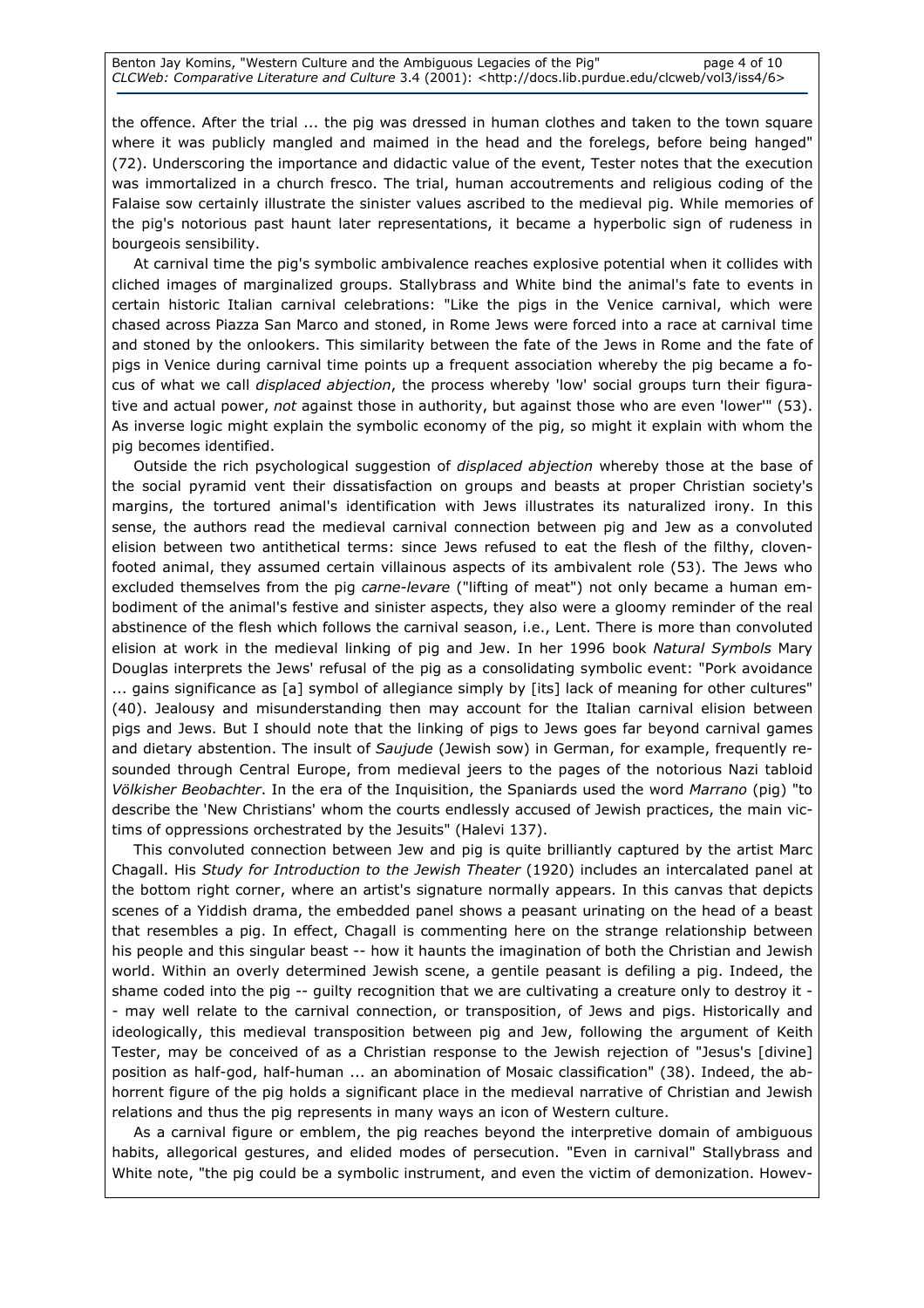Benton Jay Komins, "Western Culture and the Ambiguous Legacies of the Pig" page 5 of 10 CLCWeb: Comparative Literature and Culture 3.4 (2001): <http://docs.lib.purdue.edu/clcweb/vol3/iss4/6>

er, alongside demonization in the carnival ... There were two fundamentally important processes at work: inversion (the world turned upside down), and hybridisation" (56). Within the real, historical, and interpretive contours of the exceptional pig, an understanding of the carnival phenomenon begins to coalesce. To the captivated eye and ear, each of the pig's distinctive behaviors and squeals acts as a sign of carnivalesque possibilities. While Stallybrass and White contextualize these possibilities historically, from the obsessive demonization and didacticism of the Middle Ages to the celebrated hybrids of English country fairs, their analysis stops at the contemporary period, when their version of the carnival pig resurfaces as an *unheimliche* affront to bourgeois notions of propriety and taste, a sensibility which still prevails. The sensitive bourgeoisie, to use the suggestion of William Ian Miller, are "just as likely disgusted by how badly [they] measure up to [this animal] as that [they] fear being like it" (49). Indeed, we do not want to be bourgeois pigs, as the derisive contemporary epithet would suggest. Like the vilified and uncanny carnival pig, "our bodies generate, fornicate, secrete, excrete, suppurate, die, and rot" (49). Tester has gone so far as to locate the origins of humanitarianism in the bourgeoisie's desire to remove itself from the unheimliche aspects of animals and their "compatriots," the lower classes: the bourgeoisie "were presented with the difficulty that some groups of people did not represent humanitarianism and instead they gave free, violent rein to the wild beast within. The urban working class diluted its human being by mixing with animals and not upholding bourgeois definitions of social respectability. And if the workers were not fully social, neither could they be fully human. The bourgeoisie imposed the burden to humanise the lower orders upon itself" (121).

#### Pigs and Literature

From its embodied and symbolic presence in fairgrounds and carnival spectacles, the contemporary carnival pig resurfaces as a powerful image in late-twentieth century Anglo-American literature. I contend that this literary pig encodes a critical dimension because it necessarily incorporates ambiguity; the same disgustingly clever behaviors, sinister squeals, and inversion which haunted the medieval imagination now frame the literary animal in such a way that it has the capacity to reflect upon history, popular culture and even, if I may carefully use the term, obsession.

Arguably the two most renowned literary pigs, Napoleon and Snowball, in George Orwell's Animal Farm, are really not pigs at all -- among other things, Orwell's pigs neither exhibit a clever appetite for feces nor the essential act of wallowing upon which some of the pig's sinister meaning relies. Initially, in Orwell's fairy story -- the term which he used to describe the novel -- Napoleon and Snowball lead the other animals in ejecting the exploitative Mr. Jones from Manor Farm, founding the utopian Animal Farm in its place, where all liberated livestock collectively reap the benefits of freedom. As a "large rather fierce-looking Berkshire boar" and as a "vivacious, quick in speech and inventive porker," Napoleon and Snowball possess the perfect qualities for guiding the new collective. Through overly determined cliches, Orwell presents a model of brawn and brain. Early on, Napoleon and Snowball are not simply pigs, following the logic of Keith Tester; they are characters whose "differences [are] condensed into degrees of similitude to the human body ... [each] a metaphor within metonymy" (83). But this perfect, metaphorically human union of muscle and mind quickly goes metonymically astray; Napoleon violently ousts his partner. Under this pig's exclusive leadership, the liberated livestock progressively lose their rights, reverting to the deplorable conditions of Mr. Jones. There are neither vile appetites nor filthy habits here; the famous literary pigs of Animal Farm seem only to exist as political animals.

Much has been written about the politics of this novel -- the human society which Napoleon's nightmarish world reveals. In an essay entitled "Politics and the English Language" Orwell states: "Since 1930 I had seen little evidence that the USSR was progressing toward anything that one could truly call socialism. ... [It was developing into] a hierarchical society, in which the rulers have no more reason to give up their power than any other ruling class" (x). Orwell himself fled from Spain in 1937 to escape the purges that were taking place, just as they were in the Soviet Union. Against this biographical context, it is tempting to relate Napoleon's dictatorship at Animal Farm to the historical reality of Stalin's empire; in this way, the reviled Snowball acts as a stand-in for Trotsky and the other animals replace Stalin's manipulated millions. More broadly, the novel can be read as a critique of all revolutions which go awry; while Stalin represented a failure on the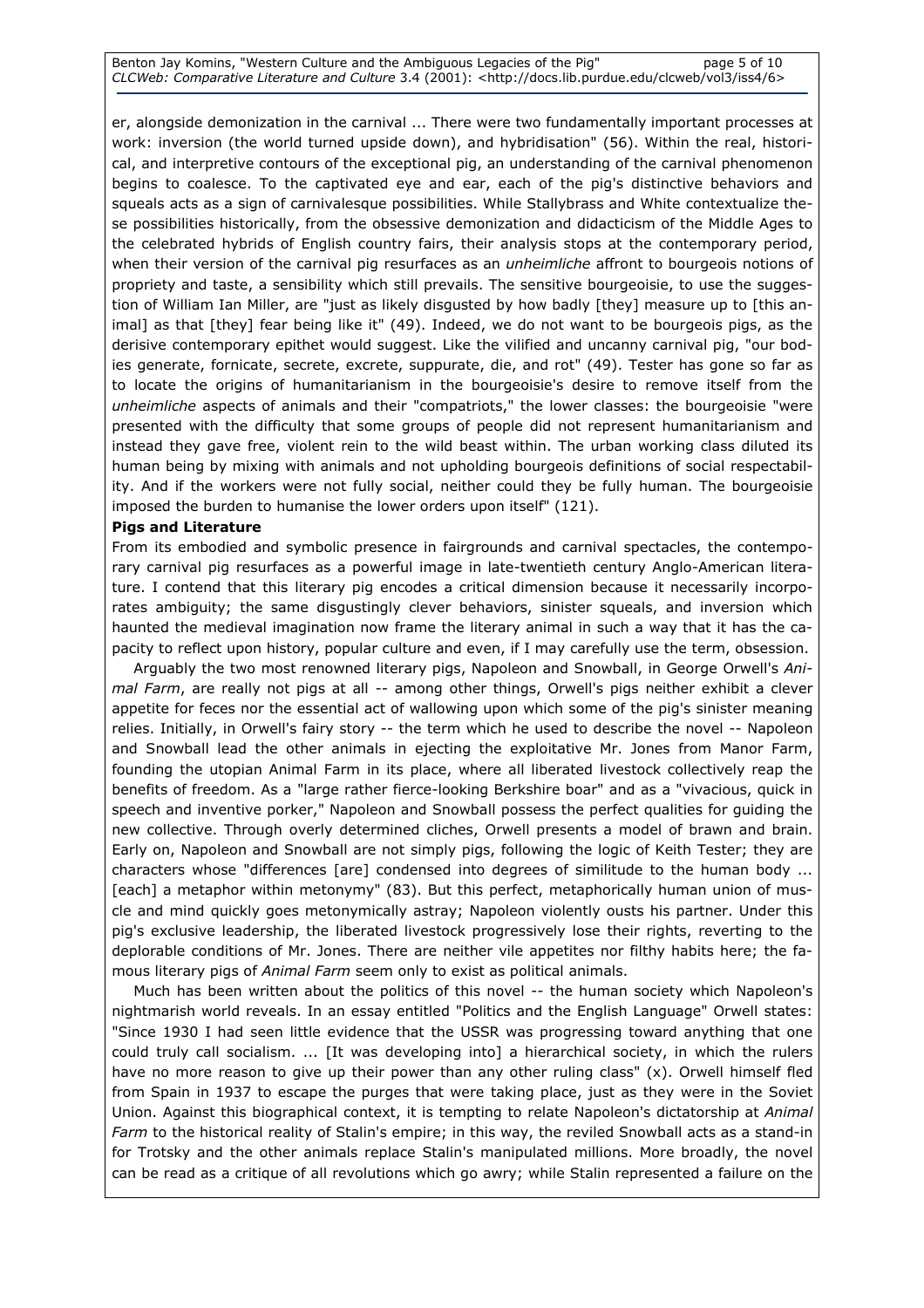part of the idealistic Left in the 1930s and 1940s (Orwell was active in the British Socialist party), it also addresses the contemporaneous Fascist horror of Hitler, Mussolini, and Franco.

What does the horror of totalitarianism have to do with pigs? What does Orwell's hierarchical order of animals mean? I quote the last paragraph of the novel: "Twelve voices were shouting in anger and they were all alike. No question, now, what had happened to the faces of the pigs. The creatures outside looked from pig to man, and from man to pig, and from pig to man again; but already it was impossible to say which was which" (139). By the end of the novel Napoleon and his ruling clique wear human clothing, drink alcohol, live in Mr. Jones' house, and in an ultimate affront to the principles of the animals' revolution, walk on two legs. The anthropomorphized state of Napoleon and his coterie fictionally code the classical ideal that "animals were simultaneously ... separate from the properly human (which was increasingly equated with urban life), whilst retaining a wealth of symbolic meaning in the countryside" (Tester 81). Along with classical ideals, or convoluted inversion of the human and porcine, Animal Farm reverts to its original name of Manor Farm, erasing every memory of the livestock's liberation. By the last paragraph, a drunken Napoleon and his cronies cannot be separated from the human beings whom they entertain. To the again enslaved animals, the pigs have become human; pig and human being are interchangeable in this new Manor Farm. By blurring the boundaries between the human and the porcine, Orwell invites us to look at the pig very carefully, locating our own exploitative capacities within the beast's meanings: "Comrade! ... You do not imagine, I hope, that we pigs are doing this in the spirit of selfishness and privilege? Many of us actually dislike milk and apples. ... Our sole object in taking these things is to preserve our health. ... We pigs are brainworkers. ... Do you know what would happen if we pigs failed in our duty? Jones would come back ... cried Squealer" (52).

Long before Napoleon consolidates his dictatorial control of the farm, the pigs' logic becomes clear. Stolen milk and the sweetest apples, as well as an excess of other farm commodities, go directly to this thinking circle of hogs, who need it to protect their animal comrades, or so Squealer's reasoning goes. In this animal world, greed necessitates obligation; the pigs easily justify their ravenous consumption because they are the "cleverest of the animals." This human-like justification of ecological exploitation is more than coincidental. The messenger of this rationalized greed is Squealer, Napoleon's future propaganda director, whose cunning and frenetic use of language (perhaps his namesake squealing) rely upon an understanding of sin -- that is greed and bad manners -- that is gluttony. But there is another aspect to Orwell's Napoleon and Snowball that links the world of Animal Farm to the carnival pig's demonization. When Napoleon assumes complete control of the animal collective, Snowball becomes the dictator's convenient scapegoat to whom all of the farm's problems are attributed. Napoleon begins his carefully orchestrated campaign of blame with an ironic accusation: "Comrades ... do you know who is responsible for this? Do you know the enemy who has come in the night and overthrown our windmill? SNOWBALL! ... Comrades, here and now I pronounce the death sentence upon Snowball" (82). The very windmill that Snowball designed becomes the vehicle that Napoleon uses to warrant the ousted pig's death penalty. There is more to this windmill incident than thwarted designs; ironically, Napoleon mocked Snowball's plans to build the mill, exaggerating its impracticality and extravagance. This inverted windmill sets an engine of terror into motion. In Napoleon's new order, Snowball serviceably lies behind each transgression, mistake, and even natural failure. With the help of his bloodthirsty dogs, Napoleon forces recalcitrant animals to confess that they worked in cahoots with Snowball to undermine the Farm. These harassed beasts realize Snowball's death penalty; many confessing hens and sheep have their throats torn out by Napoleon's dogs, thereby strengthening the dictatorial grip of power. The pig Napoleon demonizes others -- critical and questioning animals -- through the unique opportunities provided by his scapegoat-pig Snowball, fictionally capturing the associations of the carnival pig. In a perverse way, the dictatorial pigs of Animal Farm -the very fact that they are not funny -- heighten the seriousness of Orwell's allegorical message.

Not all recent literary pigs follow the ideological and didactic pattern of Orwell's Napoleon and Snowball. Some revel in humorous possibilities, highlighting the animal's real and symbolic disjuncture. In the same way that Orwell's pigs have the interpretive density to critique megalomaniacal human traits, other literary piggies, to use the Beatles' suggestive portmanteau title, illustrate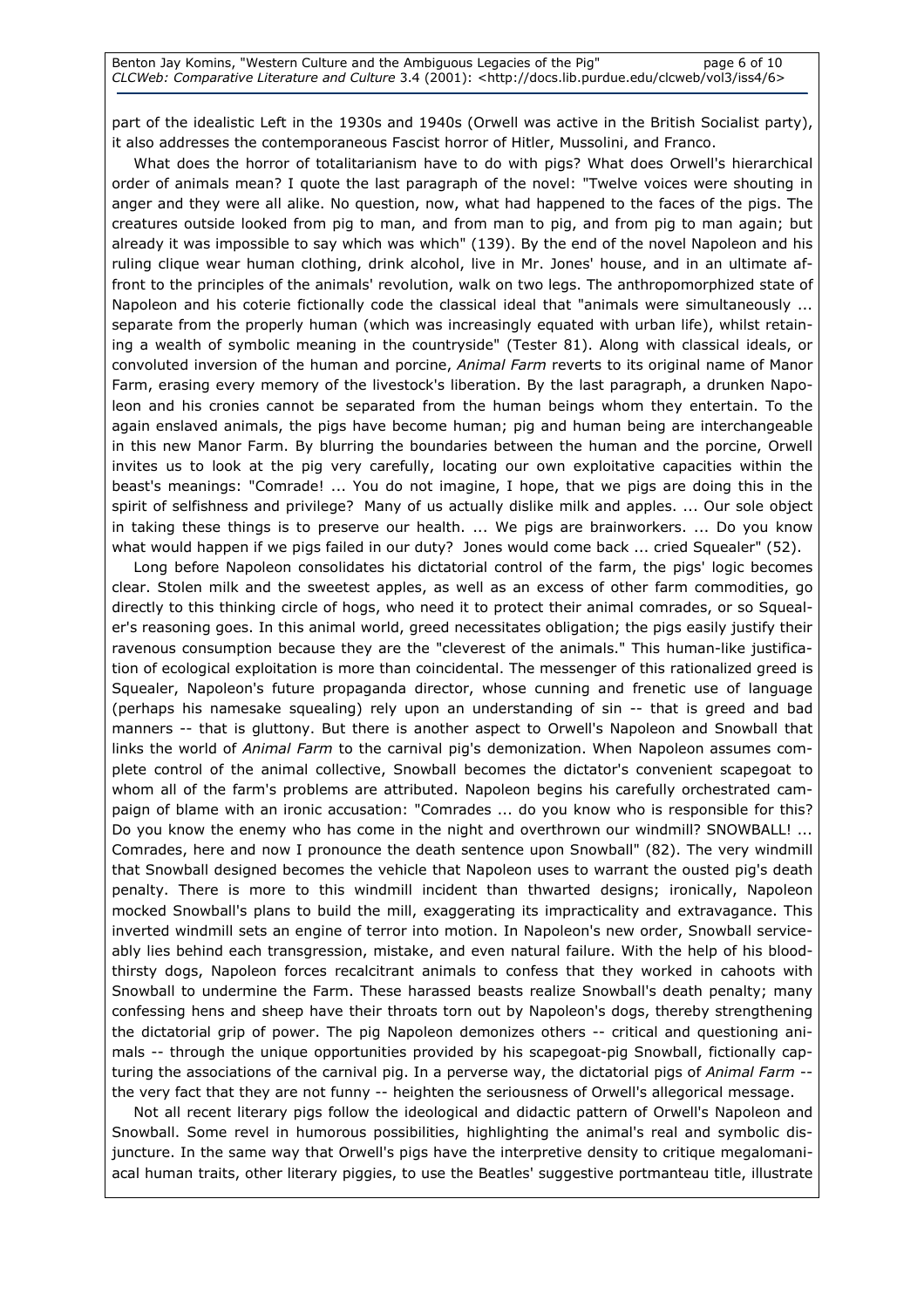ridiculous human situations. At first blush, Sybil, the -- yes -- sibylline sow in Angela Carter's novel Nights at the Circus (1986), resembles little Orwell's renowned literary pigs. Even in this postmodern novel of inconceivable characters and fantastic situations, Sybil does not transcend her animal status. In this fictional universe of bird-women, polymorphously perverse prostitutes, and peculiar carny folk, Sybil remains almost believably bound to the world of clovenhoofed animals. The plot of the novel gravitates around a traveling circus and its amazing performers. Intercalated into this carnivalesque travel narrative is the mystery of Sophia Fevvers, an *aerialiste extraordinaire*, whose wings (or lack thereof) motivate the actions of an American journalist, who joins the circus to discover if the famous bird-woman's appendages are real or a hoax. Between the adventures of the circus party and the story of Fevvers, Nights at the Circus incorporates both a "metaphysical" brothel Madame in Whitechapel who owns a painting by Titian and the Sadean nightmare world of La Schreck -- another enterprising Madame who employs caged hermaphrodites, dwarves, and comatose prostitutes. Proficient pigs like Sybil are everyday, normal fare in Carter's novelistic menu of freaks, frauds and fantasy.

Unlike Orwell's Napoleon and Snowball, Sybil neither speaks nor dabbles, even symbolically, in politics. She enters the narrative in a way that separates her from her earlier literary brothers: "If one pig trotted off to St. Petersburg to pray, another less pious porker [traveled] to Petersburg for fun and profit between silk sheets in a first class wagon lit. The lucky one, the very good friend of the great impresario, was particularly accomplished; she could spell out your fate and fortune with the aid of the alphabet written on cards -- yes, indeed! Could truffle the future out of four-andtwenty Roman capitals if they were laid out in order before her and that wasn't the half of her talents" (98). Sybil is initially compared to an admirable pig in an old babushka's story; lacking the religious and altruistic convictions of the babushka's creation (perhaps separating her from the initial revolutionary zeal of Napoleon and Snowball), this pampered sow earns her way through looks and refined tricks. She belongs to Colonel Kearney, the impresario who owns the circus that employs Fevvers and her bizarre retinue. Kearney dotes on his "delicious creamy yellow" darling who "[shines] like gold because he [massages] her with the best olive oil from Lucca" (99). With truffles and superior olive oil, we might wonder if Angela Carter has embedded a recipe for an exotic pork dish in the initial description of Sybil. This delightful sow's role is incidental. She only appears as the circus makes its way across Russia, contentedly snuggled under the Colonel's yielding arm.

Sybil is the latest of Kearney's talented pigs, "in [his] great dynasty of ... porcine assistants" (100). She participates in his "ludic game" nudging out letters to create messages. Whenever Kearney has an important question or troubling predicament, Sybil does her duty with a "gruff little squeak" and an "ear-jiggling nod" (101), from determining job roles (Sybil spells out CLOWN on an occasion for one intrepid applicant) to haggling over contracts (while a bite from one of Sybil's apples clinches a deal, a reproachful grunt bears other consequences). The smitten Kearney succinctly captures his adored pig's purported prowess with the ironic two sentences: "Sybil knows. Sybil can tell" (163). This dainty sow is certainly special. Although she holds the boss's heart, Sybil must continually elude threats and violence. At one point she even "screeches as though it were sticking time," dashing away from a tiger that hungrily follows her delectable scent. At the end of an unpleasant negotiation, a disgruntled party unceremoniously blurts at Sybil: "Pork and beans. . . Spare-ribs. ... Hickory-smoked ham" (170). Indeed, this porcine experience is different from the pigs' actions in Animal Farm, when they ceremoniously remove "some hams hanging in the kitchen ... for burial" (Orwell 41). Sybil walks a tight-rope between the privileges of her cultivated position and the reality of her consumable status. The treasured sow that answers the Colonel's most important questions is nothing more than a luscious dish (truffled and cloaked in fine oil) to the hungry everyday people and caged carnivores who surround her. However precious and provocative, Sybil remains tied to the world of the circus and carnival, where, according to Randy Malamud, "an animal recruited for human culture may be painfully dispatched when [she] ceases to function expediently" (186).

Yet, in Angela Carter's circus fiction of freaks and fantastic situations, Sybil is not the only creature that teeters between the roles of entitled performer (or, great consumer of goods) and pre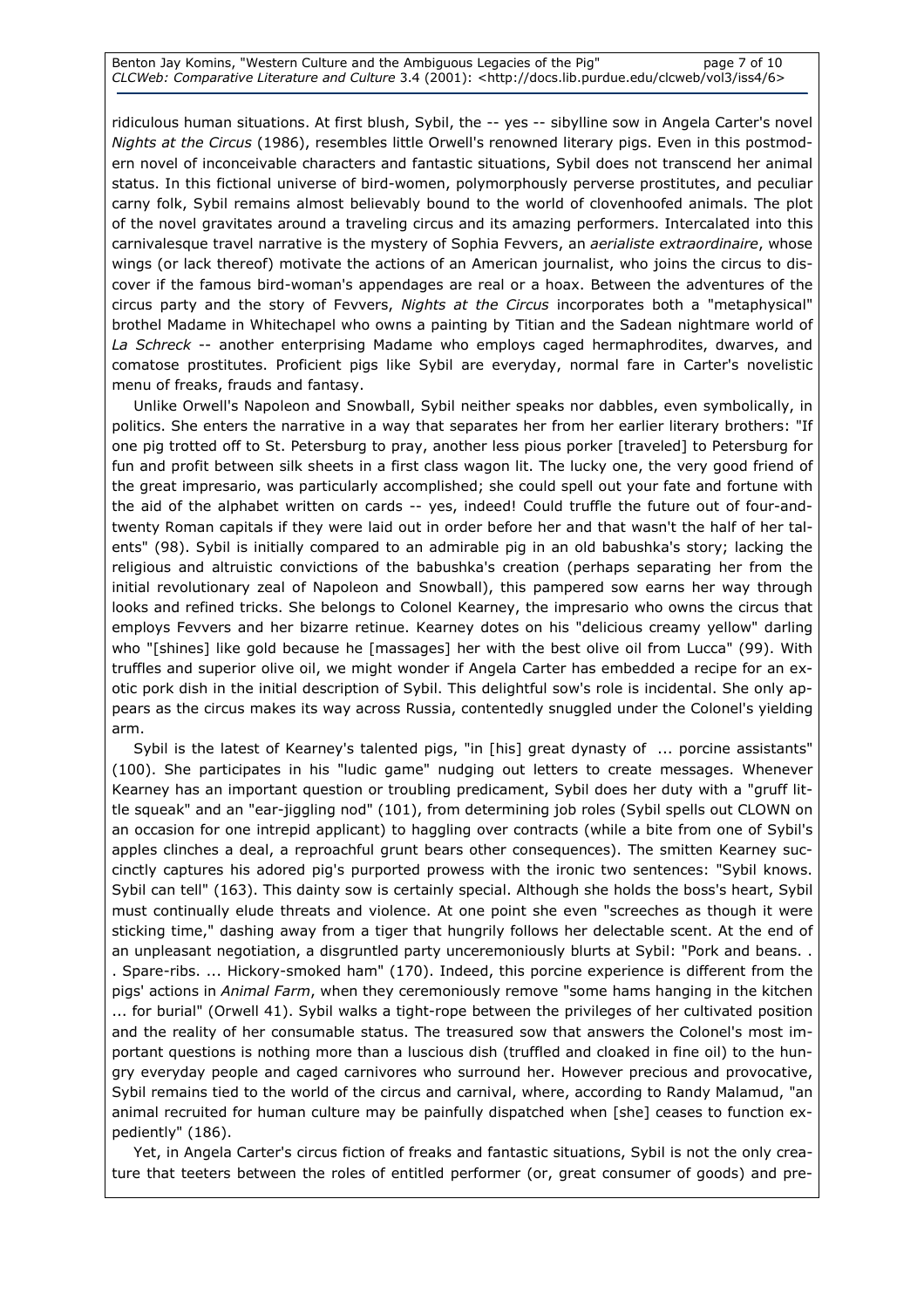Benton Jay Komins, "Western Culture and the Ambiguous Legacies of the Pig" page 8 of 10 CLCWeb: Comparative Literature and Culture 3.4 (2001): <http://docs.lib.purdue.edu/clcweb/vol3/iss4/6>

ferred food-stuff. "Pigs eat everything a man eats ... That's why a man tastes same as a pig. That's why cannibals called roasted homosapiens 'long pig,' yessir! Omnivores, see mixed feedin'! Give us both that gamey taste" (203). Just as the traveling circus party is about to begin eating veal cutlets with "too bright a brown [gravy] for authenticity," the Colonel comments on the gustatory connections between pigs and humans; in his reasoning, a common diet creates common flavor -- the omnivore's distinctive "gaminess." As he expounds upon his notions of flavor, Sybil, unlike certain nauseated human members of the dining party, dispatches her mystery meat with speedy abandon. This clever pig, that not too long ago dodged a tiger's maw and threats of the slaughterhouse, now gobbles the dish in front of her, ignoring or perhaps relishing its possible human component. In this topsy-turvy circus world, roles flip-flop; one who eats -- human or pig - can quite easily become one who is eaten. By the end of Nights at the Circus, we are never quite sure who, or what, "clutches forks and knives to eat bacon" (Harrison). Angela Carter, through delightful Sybil, parodically renovates an aspect of the historicized pig in such a way that omnivorous pigs and humans are interchangeable items on a menu. We leave the gifted literary sow Sybil devouring a questionable cutlet, in a way that merrily emphasizes her connection to the shameful world of her clovenhoofed kin.

## Pigs and Us

While Keith Tester asserts that animals' "differences [are] condensed into degrees of similitude to the human body ... [each] a metaphor within metonymy" (83), he states that "one of the most fundamental interstices is the metaphorical and metonymical relationship between society and animals" in effect that, "animals are like humans, but we are not like them" (43). The Falaise sow and Animal Farm's clique of ruling pigs certainly exemplify the metaphorical dimension of Tester's point. Just as the medieval Falaise sow which behaved like a violent human being received a violent human punishment (dressed in human clothes), Orwell's literary pigs who assume exploitative positions learn to walk on two legs (again dressed in human clothes). But postmodern Sybil invites another interpretation. She never leaves her animal realm, but parasitically relies upon human sentiment and superstition, from Colonel Kearney's corny affection to her purported sibylline gifts. This dainty sow has a metonymic relationship to humanity. Through Sibyl's characteristics, stereotypes, and cliches, Angela Carter invites us to consider the ways that we reflect the world of pigs, that is, the animals in which we invest so much interpretive meaning. Between metaphorical pigs like the Falaise sow and Napoleon and metonymic pigs like Sibyl something significant has occurred, inviting speculation on the present relation between pigs and us.

In her 1991 The Sexual Politics of Meat: A Feminist-Vegetarian Critical Theory, Carol J. Adams begins her discussion of "The Rape of Animals, the Butchering of Women" with the following provocative description: "A healthy sexual being poses near her drink: she wears bikini panties only and luxuriates on a large chair with her head rested seductively on an elegant lace doily. Her inviting drink with a twist of lemon awaits on the table. Her eyes are closed; her facial expression beams pleasure, relaxation, enticement. She is touching her crotch in an attentive, masturbatory action. Anatomy of seduction: Sex object, drink, inviting room, sexual activity. The formula is complete. But a woman does not beckon. A pig does. 'Ursula Hamdress' appeared in *Playboar*, a magazine described by critics as 'the pig farmer's Playboy" (39). Like a pornographic picture of a woman, the sow in Playboar is lasciviously packaged for the male gaze. Adams collapses the deviant eroticism in the image with the cutting question, "Is she inviting someone to rape her or to eat her?" (39). Ursula is not the type of attractive pig that one would expect to encounter in a pork producer's journal, perhaps best described through the words of Richard Horwitz as: "One that will eat, shit, grow, and die, all in good time -- good, that is, for the farmer but only for the farmer if also for the hog up to the moment of death" (236; indeed, pigs that suffer excessively before they are slaughtered quickly go rancid; their meat is less tasty than their happy brethren). Horror and humor conspire in the image of Ursula Hamdress; this inviting sow asks us to consider our own shameful appetites all the while laughing at the unexpected presence of a pig in a pornographic picture. Like Sybil, Playboar's Ursula begs us to recognize our own pig-like characteristics -- our animal drives and desires. This sow aims to trigger our hunger for sex, food, and violence. Metonymically throwing a cliched image of our desire at us, Ursula tells us that we are animals too.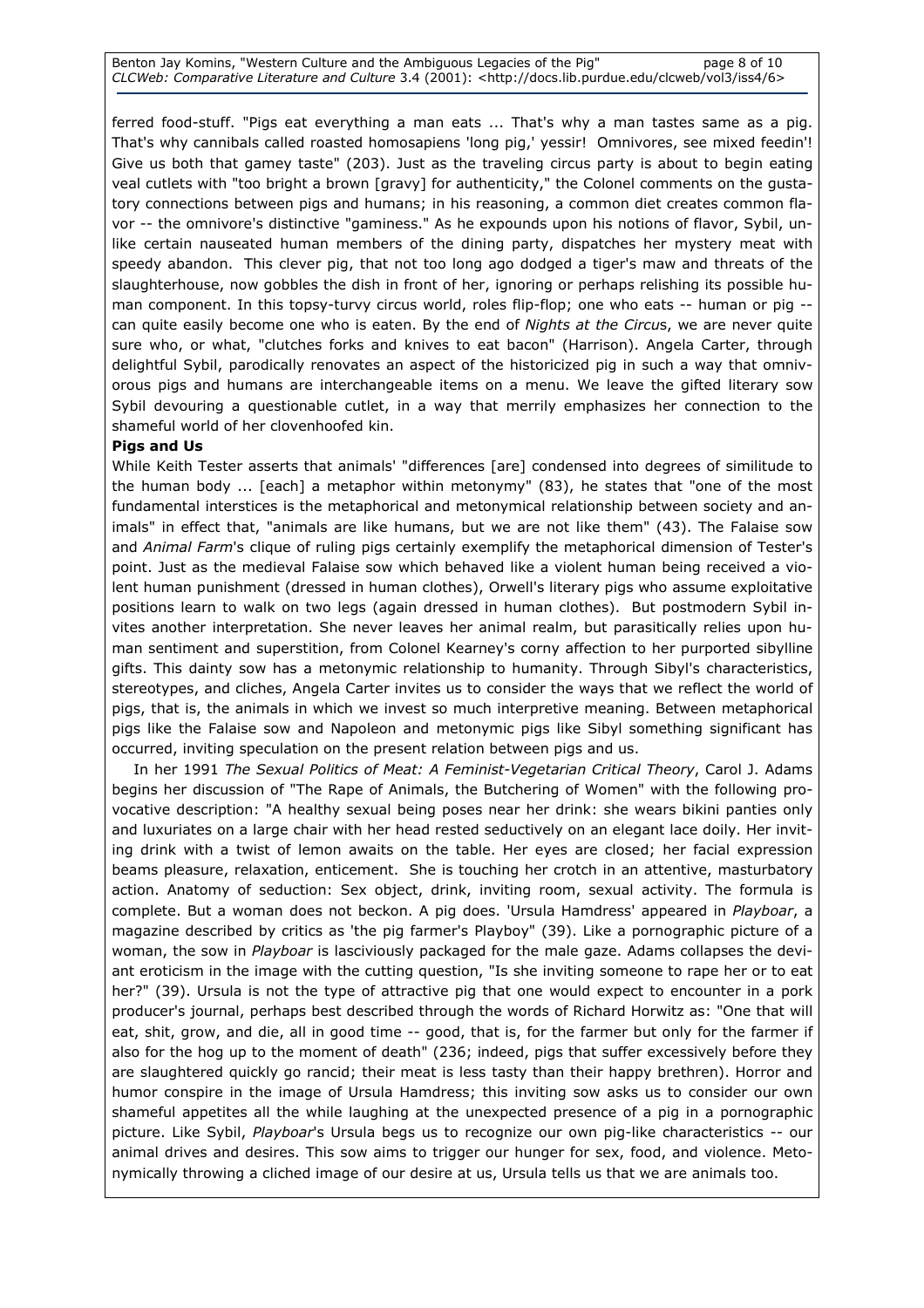Benton Jay Komins, "Western Culture and the Ambiguous Legacies of the Pig" page 9 of 10 CLCWeb: Comparative Literature and Culture 3.4 (2001): <http://docs.lib.purdue.edu/clcweb/vol3/iss4/6>

But metonymic pigs need not always confront us so violently. Jim Henson's irresistible Miss Piggy, the gaudy and gluttonous pink muppet who continually pursues Kermit the Frog, puts the pig into a different metonymic frame. From children's programming like Sesame Street and the various Muppet Movies to adult novelties, this always brash stuffed sow reaches multiple audiences. She sees herself as a paradigm of taste and style. Like an incensed and famished real pig, Miss Piggy aggressively forces herself upon others (muppets as well as humans), demanding attention, veneration, and an occasional fattening treat. Ever a crass opportunist, or opportunistically manipulated muppet, Miss Piggy has made a contribution to the boon of self-help books; in fact, Miss Piggy's Guide to Life offers advice on everything from curing depression to financial affairs, always with a greedy snout turned towards overindulgence. Coaxing her readers, Miss Piggy declares: "Now, not everyone can be a superstar, but anyone can be a semistar, a starette, or a teensyweensystar. The most important thing is to believe that you are beautiful. If, when you start out, you don't get immediate results, don't be discouraged. For one thing, beauty takes practice. But, more important, often the only view we have of ourselves is from a mirror or a photograph. Due to defection, refraction, conflection, and infliction, mirrors always make you look larger in the wrong places. (An important scientist at a big university in a famous place discovered this)" (3-4).

Embedded into the sow's words are notions of beauty and distortion. Like her vulgar expressions and glitzy accoutrements, neologisms and parataxis are typical Piggy traits. Her rambling use of language violates syntax, clearly highlighting her gluttonous nature. In this narcissistic piguniverse beauty remains the property of the individual. Miss Piggy ignores the reflective capacity of cameras, mirrors and eyes, admonishing her readers of distorting powers -- "defection," "refraction" and a host of other "proven" processes. In her beautiful world, guests ("the guestest with the bestest") send reports to their hosts after a dinner party, critiquing the "successful aspects of the evening and tactfully pointing out areas that could stand improvement" (43). Miss Piggy is certainly one pig that turns bourgeois propriety on its head (all the while trumpeting her own grace, glamour, and social savvy), revealing the base desires behind guises of refinement. As a contemporary humorous icon, she is a stuffed embodiment of the Beatles's starch and dirt -- the truculent yet lovable piggy who forces us to see our own connection to the world of animals. Through Miss Piggy we happily recognize that we are like pigs.

As I hope this suggestive encounter with the status of some exemplary pigs in Western Englishlanguage culture has shown, pigs convey dense symbolic meanings. The pig elicits contradictory responses, from the shame associated with consuming its savory flesh to delight in its cunning and charm. In medieval carnivals, for example, the pig played the literal role of the delicious, festively squealing main course and the metaphorical role of the vilified other. In the examples from contemporary literature, I discussed the metaphorical and metonymic relationships between pigs and humans. On one hand, George Orwell uses Napoleon as a metaphor for human behavior; there is an allegorical distance between pig and human in *Animal Farm*. On the other hand, Angela Carter uses Sibyl as a metonym to illustrate the intimate connection or relationship of contiguity between pig and human. While Orwell's allegory provokes, at most, a shameful recognition of ourselves, Carter's Sibyl invites us to laugh in recognition at our connection to the porcine world. Through Sibyl, Ursula Hamdress, and even Miss Piggy, we enter the world of our barnyard "commensal associates." Through a recognition of the unique position of the pig in Judeo-Christian Western culture, its real intelligence and symbolic density, we are provided with an opportunity to see the complexity of our animal selves.

#### Works Cited

Adams, Carol J. The Sexual Politics of Meat: A Feminist-Vegetarian Critical Theory. New York: Continuum, 1991. Baker, Russell. "1996 Preface." Animal Farm. By George Orwell. New York: Penguin Putnam. v-xii. Beard, Henry. Miss Piggy's Guide to Life. New York: Alfred A. Knopf, 1981. Carter, Angela. Nights at the Circus. New York: Viking Penguin, 1986. Douglas, Mary. Natural Symbols: Explorations in Cosmology. London: Routledge, 1996. Fox, Michael W. "To Farm Without Harm and Choosing a Humane Diet: The Bioethics of Humane Sustainable Agriculture." Animal Rights: The Changing Debate. Ed. Garner, Robert. New York: New York UP, 1996. 92- 103.